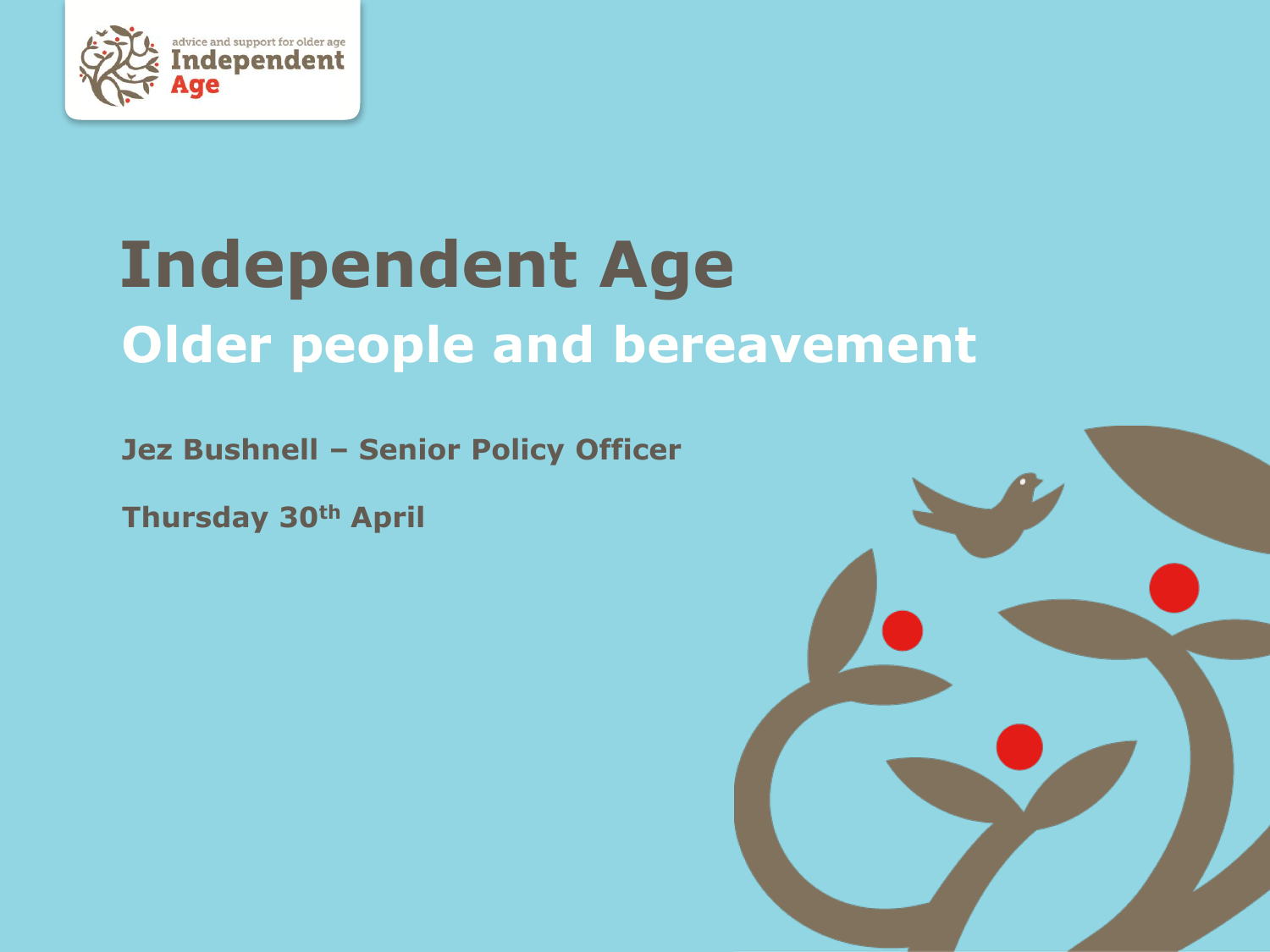### **Good Grief**

#### **1 x 1 In depth interviews**

#### *Key Findings*

- 1. Loneliness and isolation
- 2. Health and mental health
- 3. Financial and practical
- 4. Feelings and grief



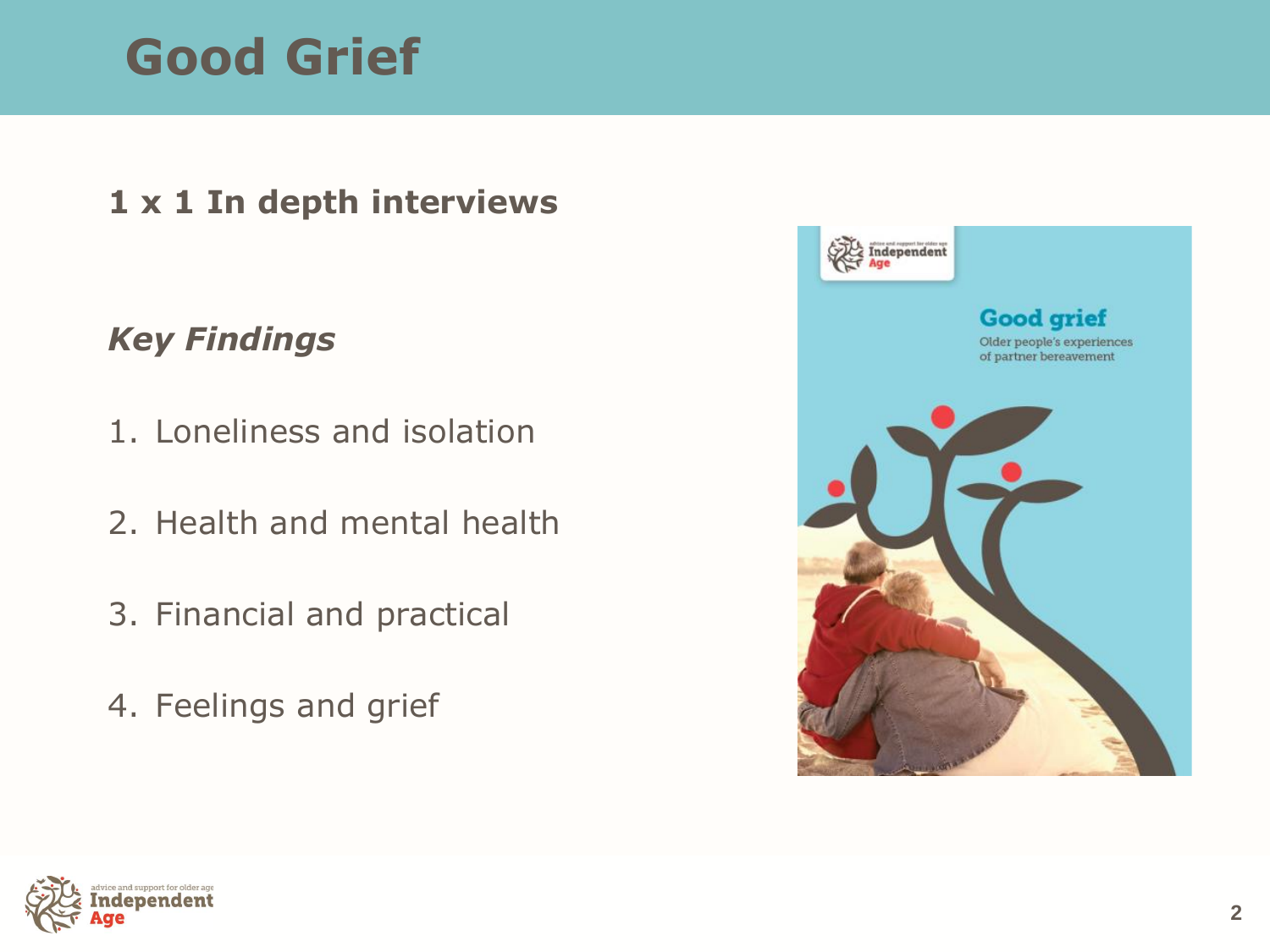### **Loneliness and isolation**

- For those who have them, **family and close friends** are usually the route to avoiding loneliness. But for those without family, people can feel they have **nowhere to turn**.
- **Loneliness and isolation are very different**.
- It can be **hard to address loneliness when grieving**. People frequently feel a loss of confidence following a bereavement and are less able to be proactive about their social networks.

*"One of the loneliest things; not knowing anyone closely enough who'd had this experience".*

*"I'm thinking what must it be like for someone who has got …no support of a family… It made me aware of what some people must really struggle with".* 

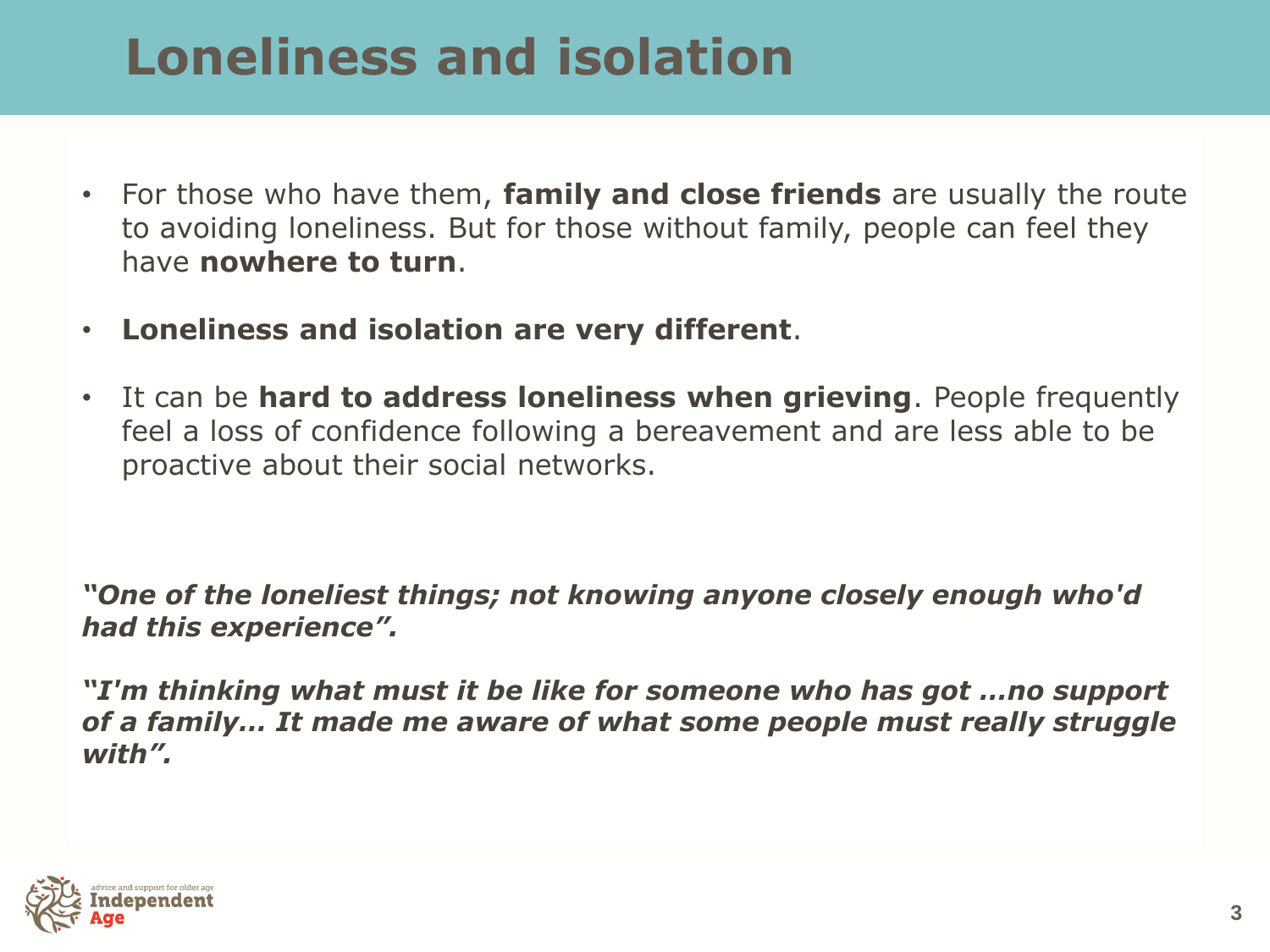## **Mental and physical health**

- The focus of **attention tends to be on the dying person**, often to the extent that the bereaved person's needs (particularly mental health needs) are overlooked.
- GPs are often a first port of call for older people struggling with grief but with no **standard training or grief pathways**, responses can vary widely from GP to GP.

*"When your loved one, is so ill for that long, your focus is on him…That counsellor said you have suffered trauma for all that time, you couldn't process and recover before the next one came… that's why I was very, very ill".*

*"I was suicidal for nearly two years and what didn't help was my GP and family kept saying – 'it's early days".*

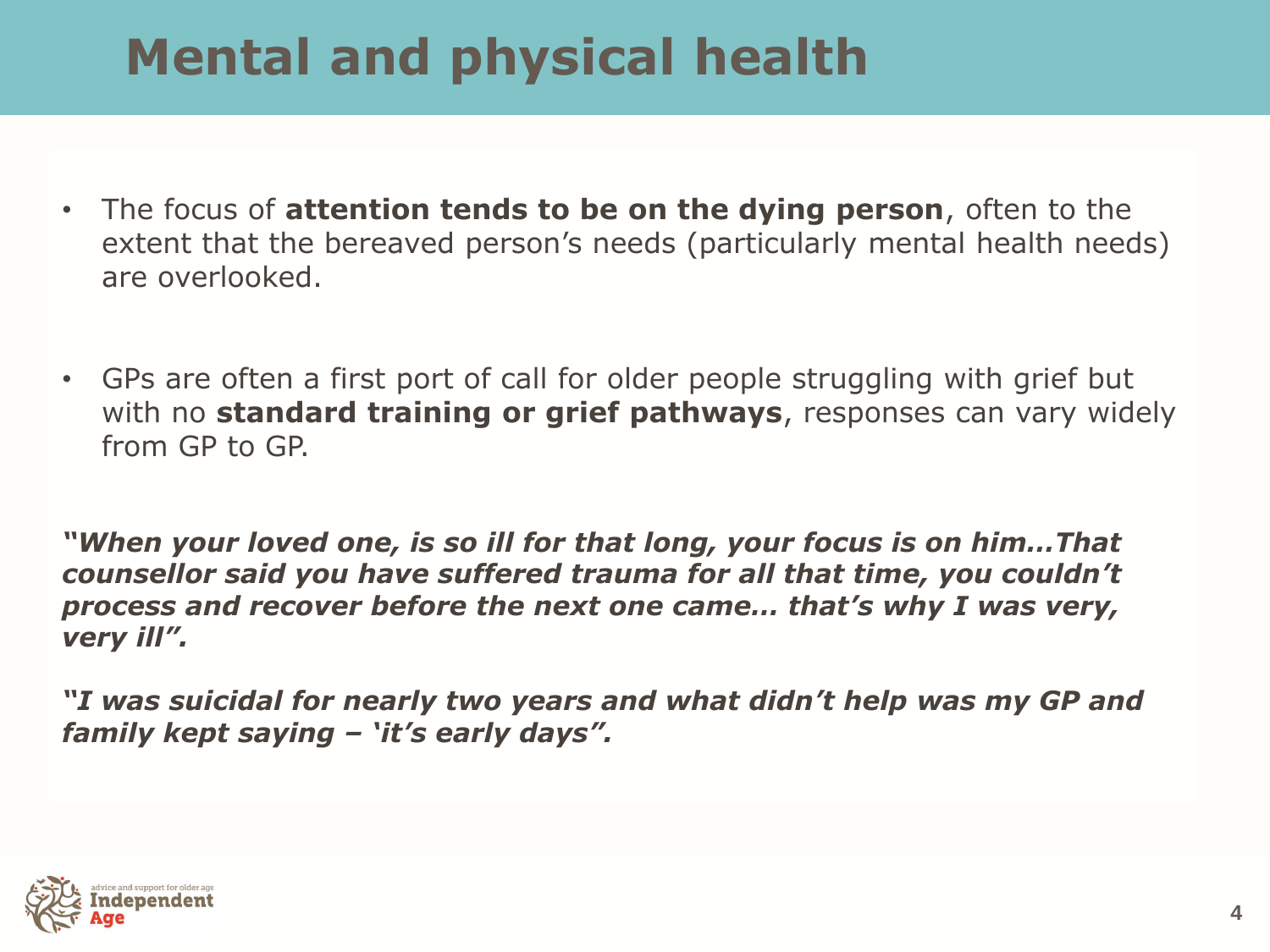# **Financial and practical impacts**

- A lot of people don't know **what needs to be done after death**.
- **Bereavement is about more than emotions**. The loss of practical contributions can be just as difficult to deal with.
- Preparing for **practical changes** can help with coping after death (bills, passwords etc.)

**"***We had problems accessing his computer … I would have said it jokingly oh what's your password in case you don't make it until tomorrow morning".*

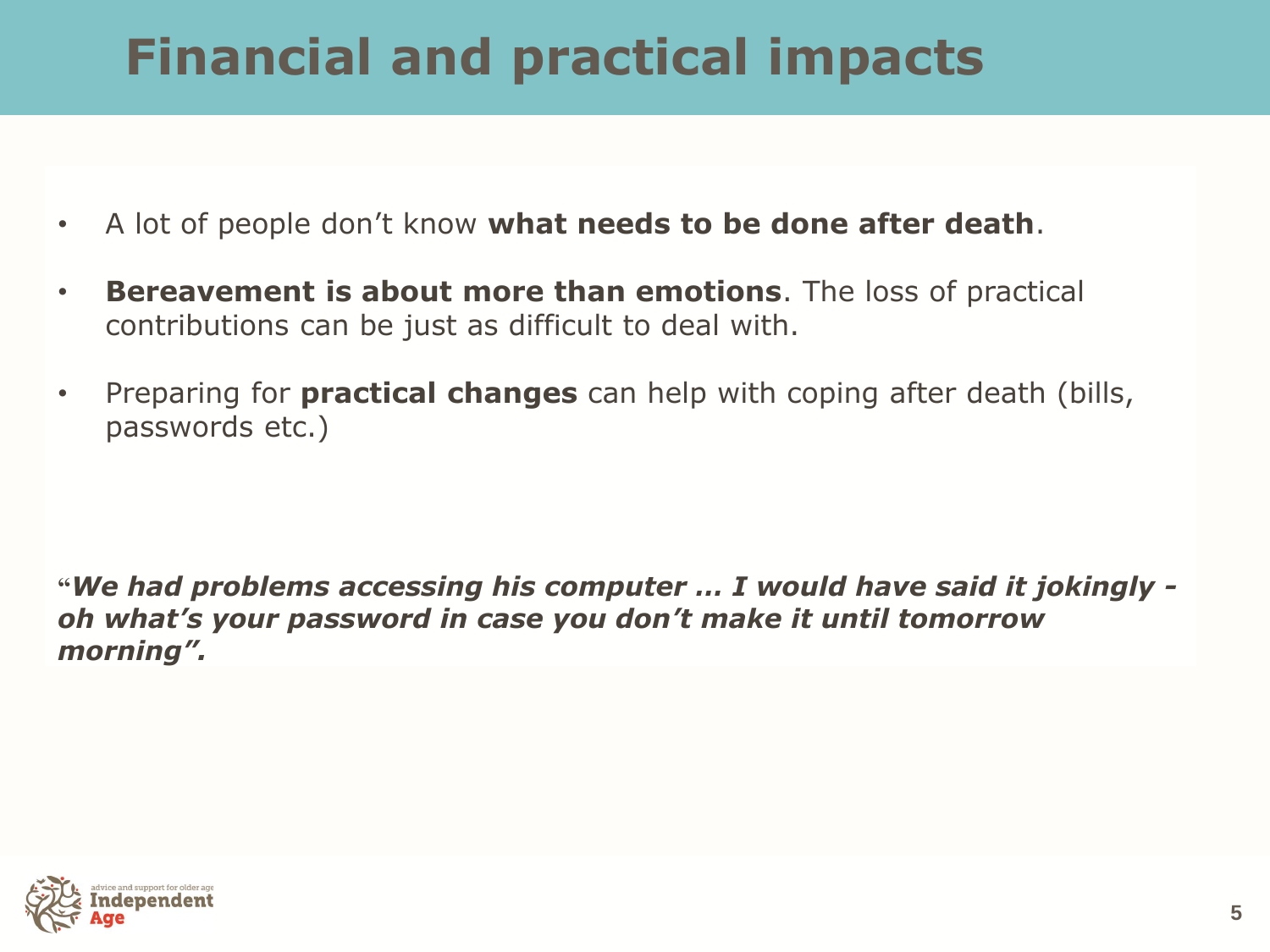# **Feelings and grief**

- The **place and circumstances of death** has a significant impact on grief and can provoke feelings of guilt.
- **Grief counselling** can be beneficial if the person feels comfortable with it but some do not feel it's "for them".

*"It was being able to express how I felt… I thought I can't talk to them [family] anymore about this, it's upsetting us all but I still needed to talk".* 

**"***The district nurses came to take away his bed and other equipment the day after he died. Suddenly he, and everything to do with him, had disappeared".*